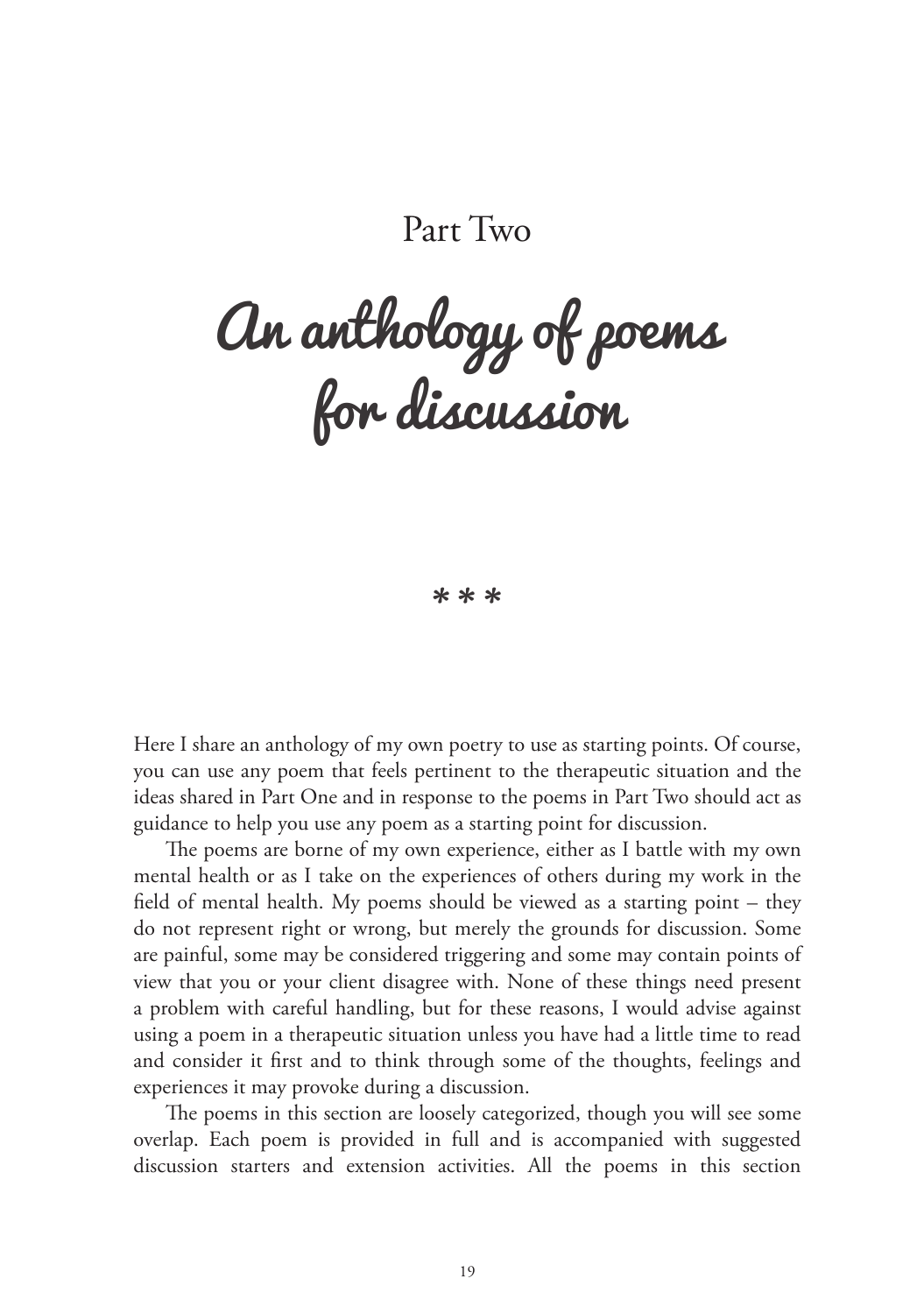are downloadable. You can use these directly, or you can use them to inspire your own discussions and activities. If you would like to look beyond the poems shared here, there are many poetry websites and anthologies you could draw on. Or, of course, you may choose to write your own poems – or encourage your clients to do so. Some clients will be happy for you to share their poems anonymously with your other clients. This can prove very powerful for both the poet and the reader.

The rest of this section is devoted to sharing and exploring poems which are split by topic. The final topic explored is 'support'. Many of the poems in the 'support' section touch on topics listed earlier but I have split out the poems of support separately as they can be useful in a range of situations and can help us to begin to really understand what is and isn't helpful to our client in terms of support.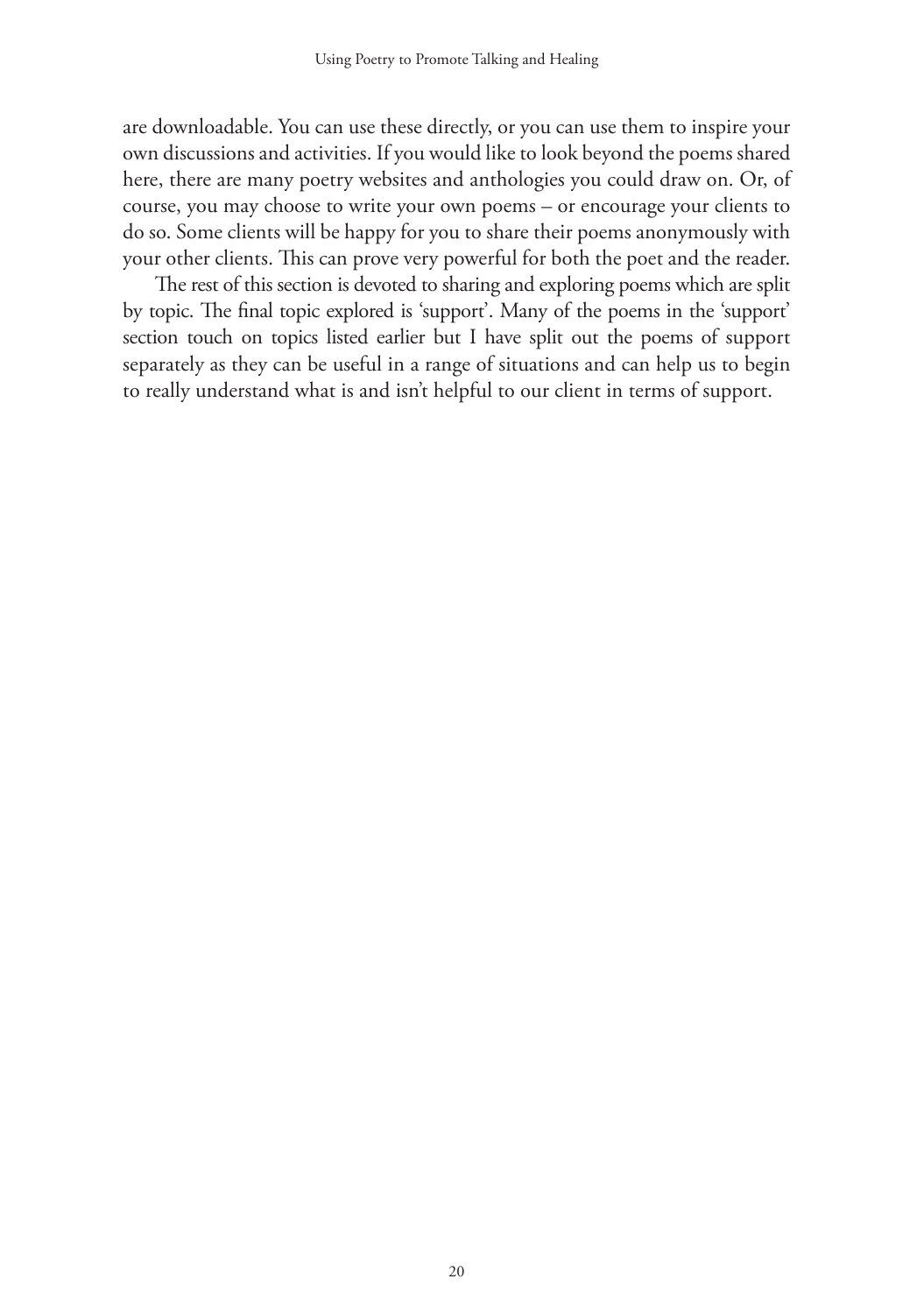# Panic Attack

Gripped with panic, Heart beats fast. Cannot manage, 'Till it's passed. Can't control The urge to cry. Feel like I'm going to die. Breathing shallow, Pounding head. Skin is sallow, Feet of lead. **Take control. Take control. Mustn't let the panic roll.** Holding tight And breathing deep Fear takes flight, Calm feelings seep Back into my Weary mind And shaking body. I'm fine. **I'm fine.**

## **Exploring this poem in a therapeutic setting**

*Questions*

- What do you think might have triggered these feelings?
- How does the subject feel what are the physical sensations? What are the accompanying emotions?
- What might help the panic to pass?
- Do you think other people can tell how the subject feels?
- How could a friend or passerby help? What would be unhelpful?
- Is there anything the subject could do to reduce the likelihood or impact of a future attack?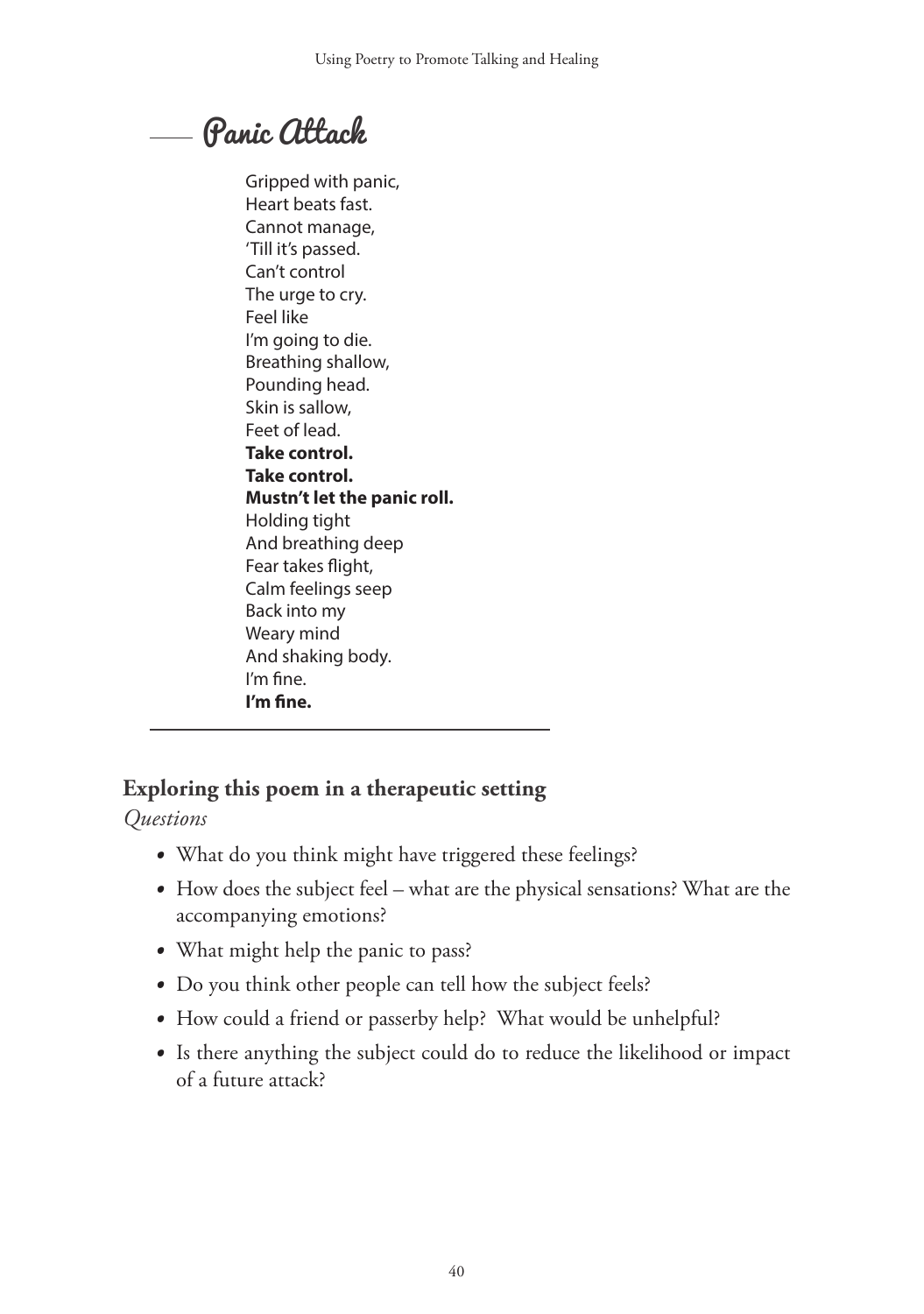- How could you depict feelings of panic using shape or colour can you draw or paint them?
- Do you think music could be a useful way of calming? Create a calming play list and talk about the songs you've chosen.
- Write a list of things that people who care about you could do to help you when you feel like this. Who could you usefully share it with?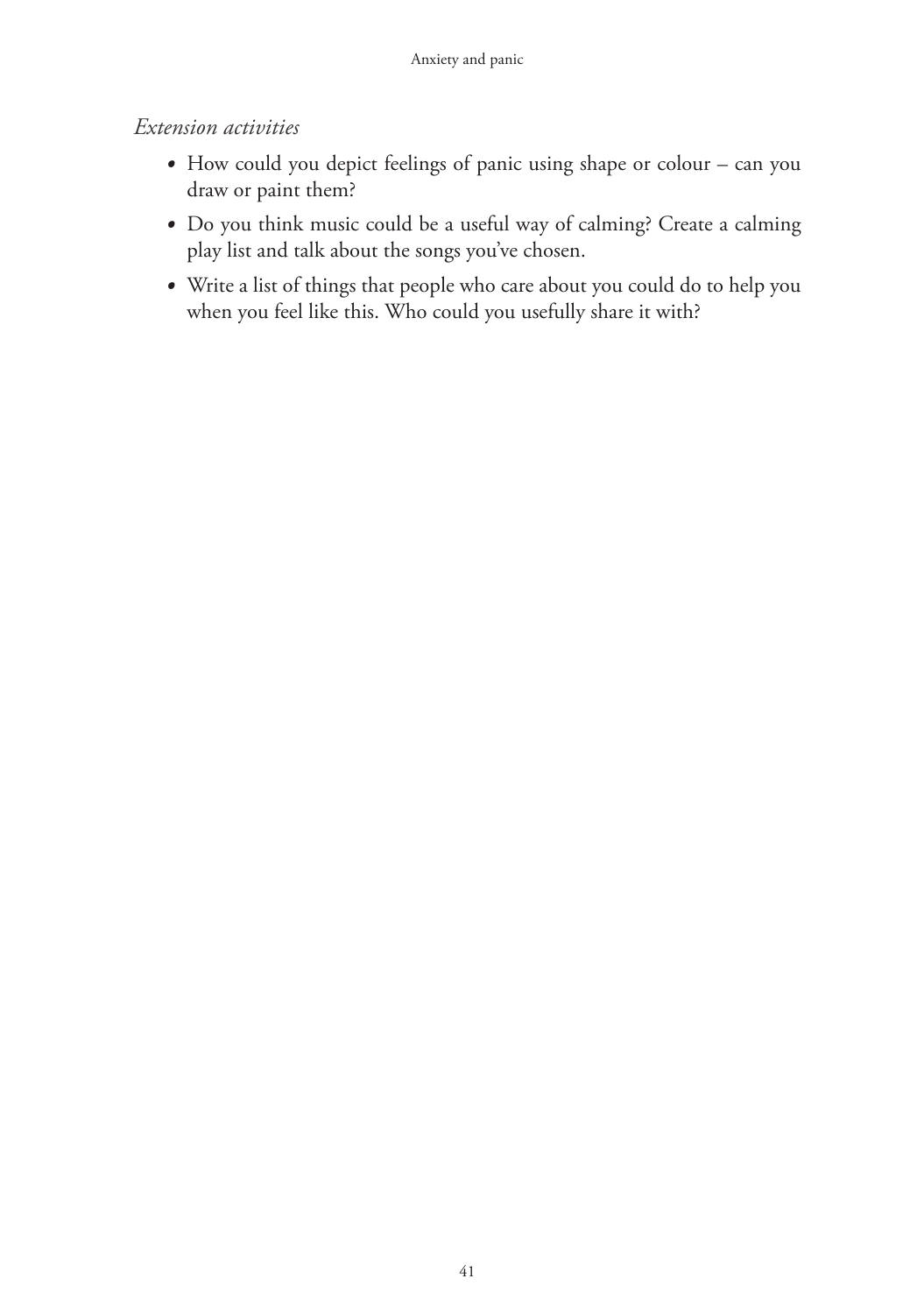Ruled by Anxiety

I can't get a thought in edgeways When my head is full of fear, Anxiety wreaks havoc And my other thoughts aren't clear. The part of me that's strong and sane Is sitting in a well, It tries to shout advice to me I think, it's hard to tell Because it sounds so distant And its words are all obscured By the nasty mumbo jumbo That I'm trying to ignore. Eventually I break and cave And anxious thoughts run free. And when they do, For a short time I wish I wasn't me.

## **Exploring this poem in a therapeutic setting**

*Questions*

- It sounds like the subject has two opposing voices in their head is that something you can identify with?
- Why does the subject say 'I wish I wasn't me' in the last line?
- What do you suppose makes the subject 'break and cave'?
- What does it feel like when 'anxious thoughts fun free'?
- What are the possible sources of the anxious thoughts the subject is experiencing?

- 'I can't get a thought in edgeways | When my head is full of fear' use this as the starting point for your own poem.
- Write a list of ways that the subject could try to overcome the thoughts of fear filling their head.
- Discuss the pros and cons of the subject giving in to the fear in their head.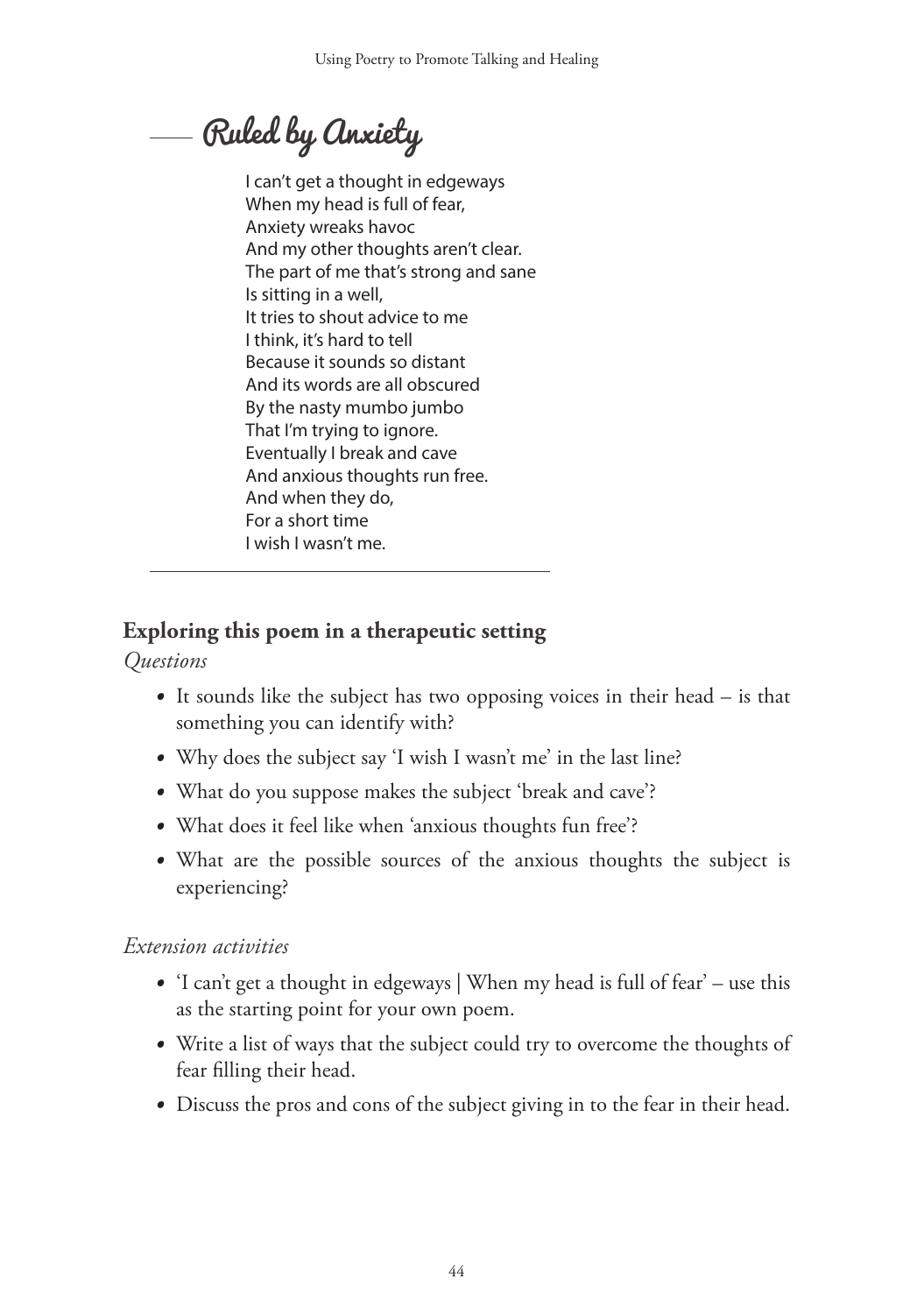Depression

The Tree Who Couldn't

It's summer, yet my leaves don't grow. There is no leafy green on show. There are no buds That promise life, No branches Growing to the light.

I'm sitting dormant, sad and weak, I look dark and dull and bleak. At first you stop To see what's wrong, But that care ends Before too long.

I sit, forgotten, in plain sight, Amongst the trees whose boughs are bright With blossoms, leaves And birds who sing, Whilst I stand bare, A broken thing.

I wither, shying from the light, I look more dull when days are bright. The hot sun shines, Reminding me That I should grow, Like other trees.

But sometimes it is hard to grow, And put your leaves and flowers on show. So I withdraw, My branches bare, Whilst brighter trees Receive your care.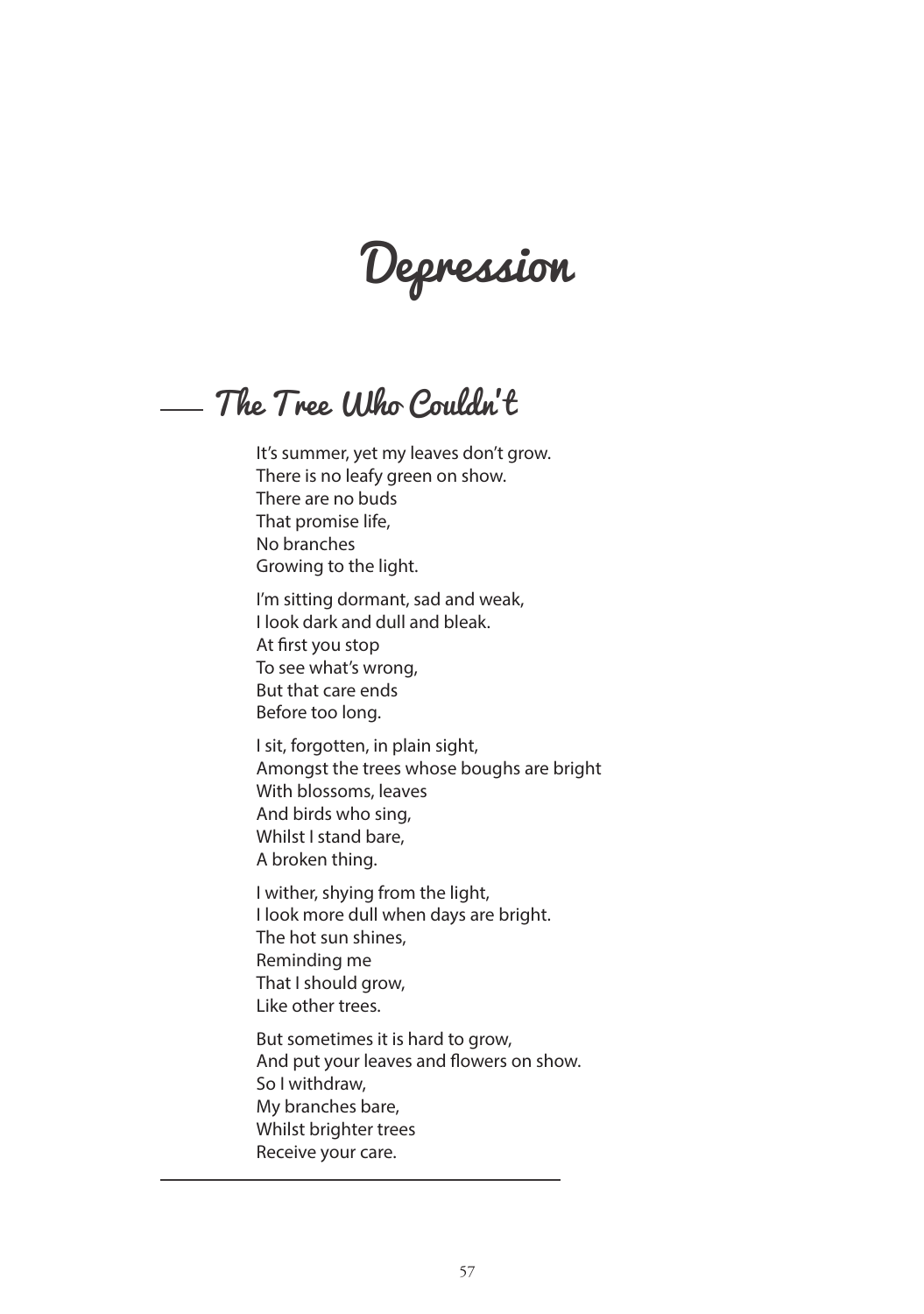#### **Exploring this poem in a therapeutic setting**

*Questions*

- What is the poem about?
- Can you imagine the tree? How does it look?
- What feelings does this poem evoke for you?
- The poem alludes to bright days being harder than dull days can you understand or identify with this?
- Do you think the analogy of the tree works? What might work better?

- Write a poem using a different analogy to tell a similar story.
- Draw, paint or describe the tree in the poem.
- Create a playlist that represents the different emotions explored in the poem. Consider why you've chosen each song and what it means to you.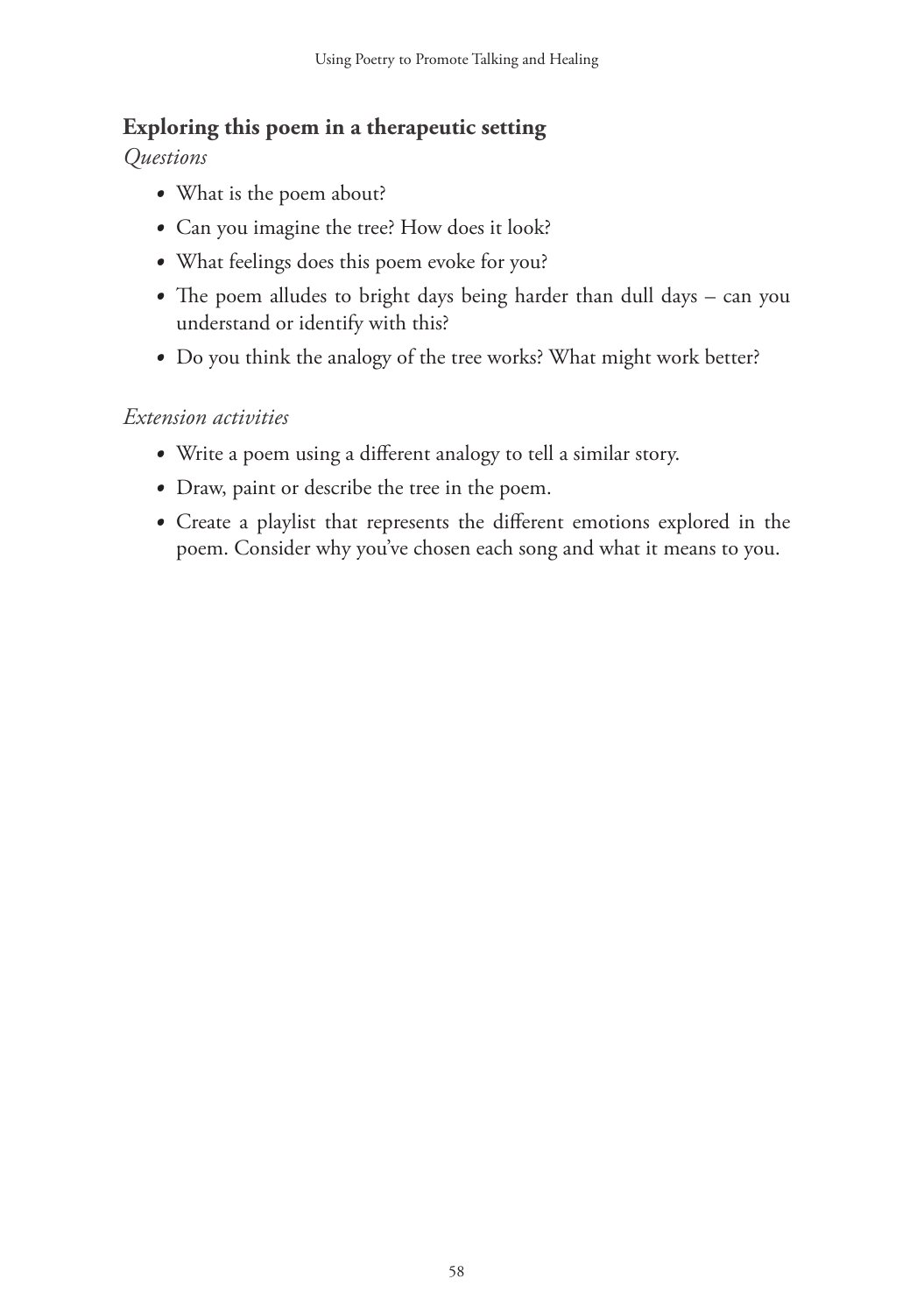# Boy Anorexic

For weeks or months, They didn't know, Just quite what could be wrong. If he'd been a girl, of course, It wouldn't take so long. To come to a conclusion About why he seemed to shrink, But as a boy, this illness Was the last thing that they'd think To test for – no one asked him, Why he seemed to fade away, They just took bloods and poked him, Could be viral? They would say. And all the time he starved himself, And dark thoughts ruled his mind. This half-life he was living Made him feel deaf and blind To the world that lived around him, Folks that didn't know his name. His name was anorexia, Or at least that was his game. A daily game that tortured him And played him like a toy, They didn't help, They didn't know It could happen to a boy.

#### **Exploring this poem in a therapeutic setting**

*Questions*

- Why would no one suspect that the boy in the poem may be suffering with anorexia?
- Do you think there are differences between male and female people suffering with anorexia – what thoughts and behaviours do you think would be different and what would be the same?
- Do you suppose the boy knew what the problem was? How do you suppose he felt?
- How do you think everyone felt when they eventually worked it out?
- The poem talks about anorexia as a game who is the player and who is being played? How might different people interpret these roles?